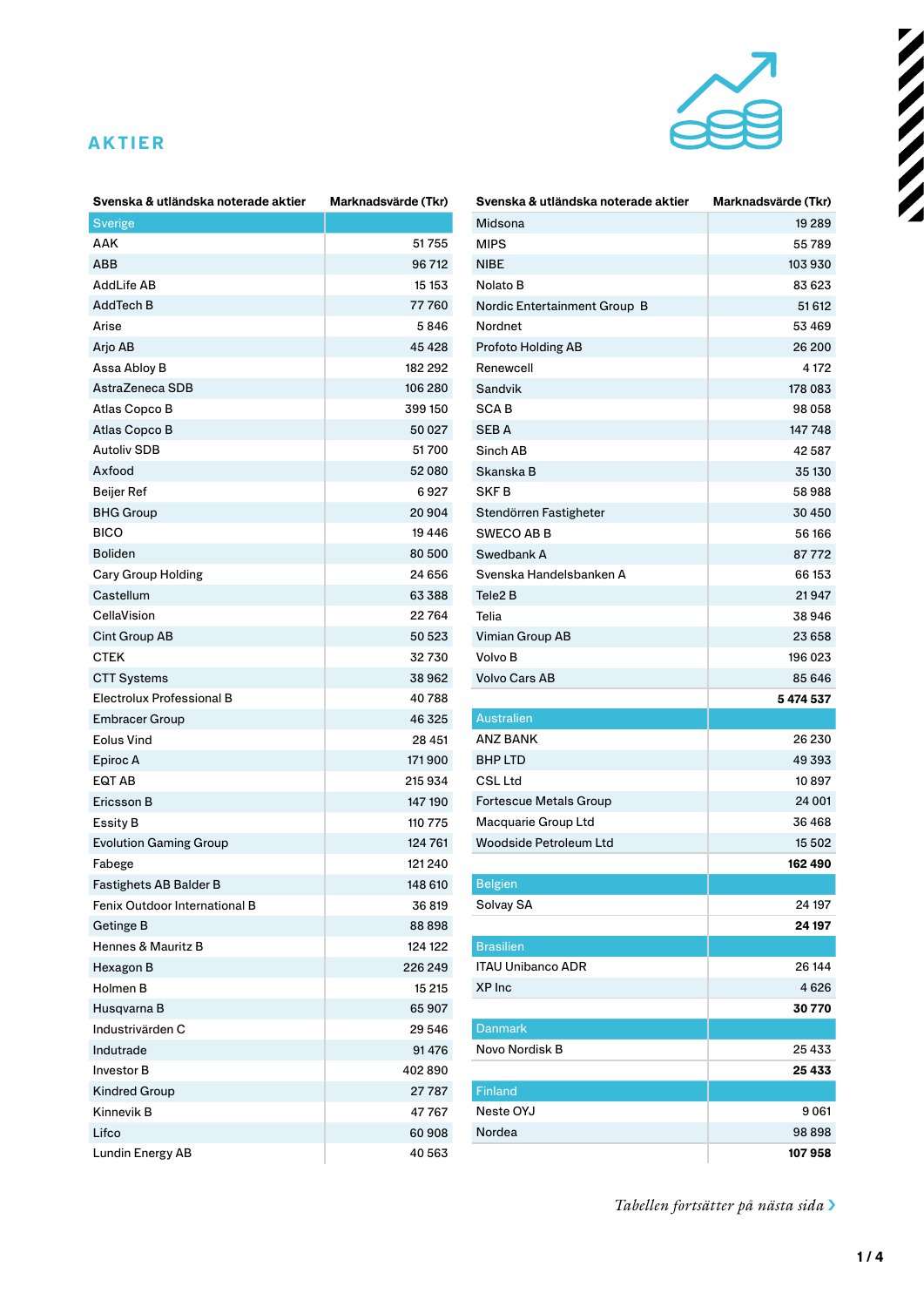### **FORTS.**

| Svenska & utländska noterade aktier | Marknadsvärde (Tkr) |
|-------------------------------------|---------------------|
| Frankrike                           |                     |
| Axa                                 | 9973                |
| <b>BNP Paribas</b>                  | 40 161              |
| <b>LVMH</b>                         | 62862               |
| <b>Rubis</b>                        | 16440               |
| <b>Schneider Electric</b>           | 57 164              |
| <b>TotalEnergies SE</b>             | 43874               |
|                                     | 230 474             |
| <b>Holland</b>                      |                     |
| <b>ASML Holding</b>                 | 38 556              |
| <b>ING Groep</b>                    | 57968               |
| <b>NN Group NV</b>                  | 31317               |
|                                     | 127840              |
| <b>Hong Kong</b>                    |                     |
| AIA Group                           | 54 743              |
| Anta Sports Products LTD            | 13 570              |
| <b>CK Asset Holdings LTD</b>        | 12 552              |
| Enn Energy Holdings Ltd             | 20 278              |
|                                     | 101 143             |
| Japan                               |                     |
| Daiichi Sankyo Co Ltd               | 18856               |
| Daikin Industries Ltd               | 9 2 3 0             |
| Itochu                              | 48 675              |
| <b>KDDI Corp</b>                    | 33 434              |
| Keyence Corp                        | 13 637              |
| Mitsubishi UFJ Financial Group      | 9825                |
| Nidec Corp.                         | 14880               |
| Nintendo                            | 21510               |
| <b>Recruit Holding</b>              | 38 367              |
| Sony                                | 76469               |
| <b>Terumo Corp</b>                  | 28 273              |
| <b>Tokio Marine HLD Inc</b>         | 32 663              |
| Tokyo Electron LTD                  | 43769               |
| <b>Toyota Motor</b>                 | 51726               |
|                                     | 441313              |
| Kanada                              |                     |
| <b>Alimentation Couche-Tard INC</b> | 29 558              |
| Canadian National Railway CO        | 39772               |
| Toronto-Dominion Bank               | 92460               |
|                                     | 161790              |
| Kina                                |                     |
| Alibaba Group                       | 19467               |
| Tencent                             | 55 677              |
|                                     | 75 144              |
| <b>Schweiz</b>                      |                     |
| Nestlé                              | 64 222              |
| Roche                               | 57 162              |
|                                     | 121 384             |

| Svenska & utländska noterade aktier                | Marknadsvärde (Tkr) |
|----------------------------------------------------|---------------------|
| Singapore                                          |                     |
| DBS Group                                          | 47 125              |
|                                                    | 47 125              |
| Spanien                                            |                     |
| Iberdrola SA                                       | 24 250              |
|                                                    | 24 250              |
| Storbritannien                                     |                     |
| AstraZeneca                                        | 58 430              |
| Compass Group PLC                                  | 6670                |
| <b>Land Securities PLC</b>                         | 24 807              |
| <b>WPP PIc</b>                                     | 8 2 2 3             |
|                                                    | 98 130              |
| Sydafrika                                          |                     |
| Anglogold Ashanti ADR                              | 17096               |
|                                                    | 17096               |
| Sydkorea                                           |                     |
| Samsung                                            | 14889               |
| <b>Samsung Electronics GDR</b>                     | 79 131              |
|                                                    | 94 020              |
|                                                    |                     |
| Taiwan                                             | 96949               |
| Taiwan Semiconductor Manufacturing<br>C ADR        |                     |
|                                                    | 96949               |
| <b>Tyskland</b>                                    |                     |
|                                                    |                     |
| Allianz SE                                         | 39544               |
| Daimler                                            | 51208               |
| Daimler Truck Holding                              | 13811               |
| Deutsche Telekom                                   | 22 4 8 4            |
| Fresenius SE                                       | 18584               |
| Linde Plc                                          | 65 518              |
| SAP                                                | 33428               |
|                                                    |                     |
| Siemens                                            | 36777               |
|                                                    | 281353              |
| <b>USA</b>                                         |                     |
| Abbvie                                             | 40 088              |
| Adobe Inc                                          | 69826               |
| Alphabet Inc. Class A                              | 359 356             |
| Amazon.com Inc                                     | 240 009             |
| AMD                                                | 5 212               |
| <b>Applied Materials</b>                           | 31345               |
| <b>Bank of America</b>                             | 82780               |
| <b>Blackrock Inc</b>                               | 27 356              |
| <b>Blackstone Group</b>                            | 32 217              |
| <b>Boston Scientific Corp</b>                      | 15 731              |
| <b>Bristol Myers Squibb</b><br><b>Broadcom Ltd</b> | 47 646<br>70 490    |

*Tabellen fortsätter på nästa sida* ›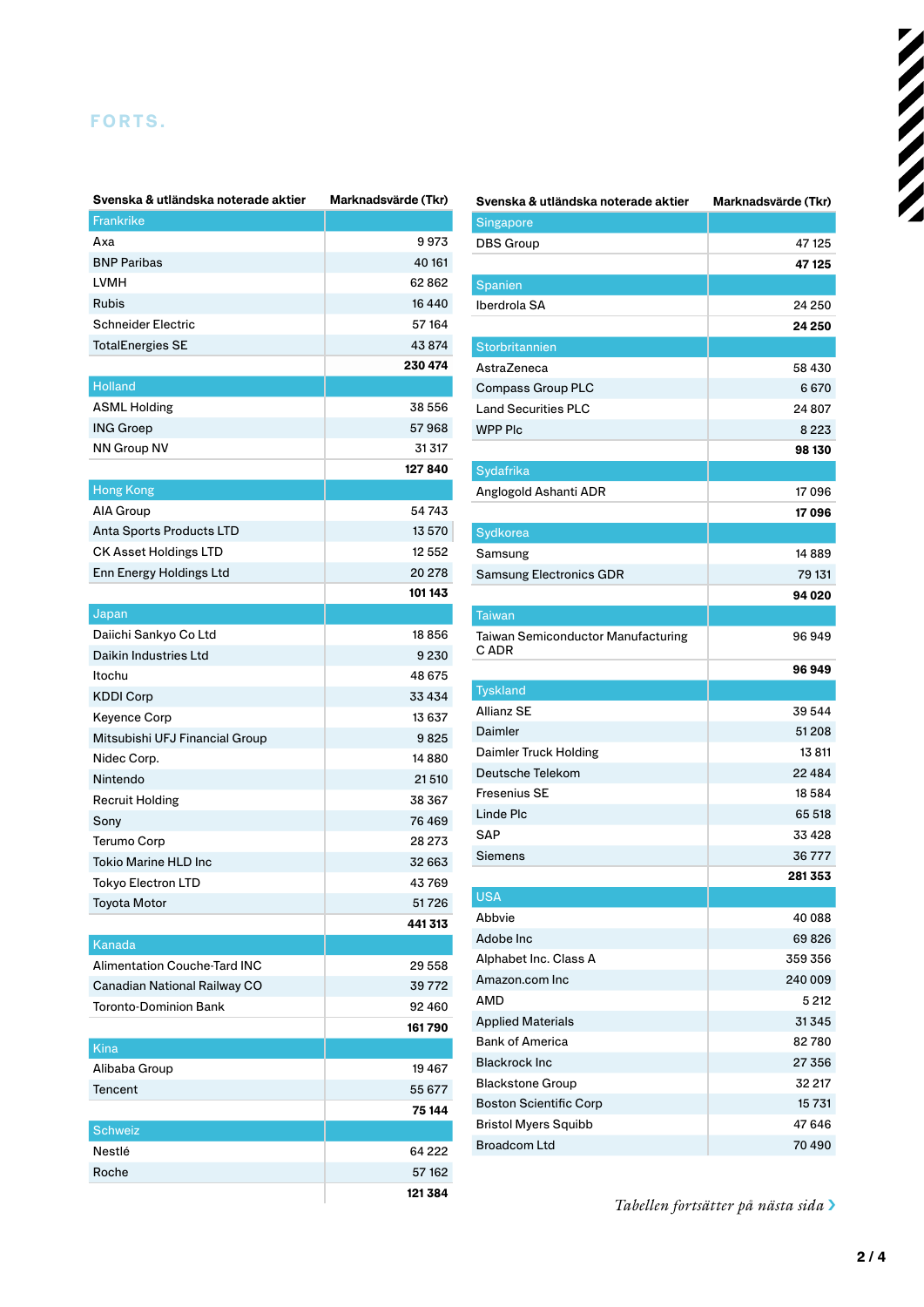# **FORTS.**

| Svenska & utländska noterade aktier    | Marknadsvärde (Tkr) |
|----------------------------------------|---------------------|
| <b>CBRE Group</b>                      | 47846               |
| Cisco Systems                          | 35 573              |
| Colfax Corp                            | 29968               |
| Comcast Corp.                          | 80 203              |
| Conocophillips                         | 58 164              |
| <b>Electronic Arts</b>                 | 12 301              |
| Eli Lilly & Co                         | 30 0 24             |
| <b>General Electric</b>                | 21983               |
| Global Payment Inc                     | 25 213              |
| <b>Hess</b>                            | 41558               |
| Home Depot                             | 103 334             |
| Intel                                  | 22848               |
| International Flavors & Fragrances     | 17 323              |
| JPMorgan Chase                         | 93 193              |
| KKR&Co                                 | 39798               |
| Lam Research Corp                      | 37 115              |
| Lowe's Cos Inc                         | 42 360              |
| Medtronic Inc.                         | 21543               |
| Microsoft Corp.                        | 466 511             |
| Mondelez International                 | 29359               |
| Nike                                   | 56 439              |
| <b>NVIDIA Corp</b>                     | 88 409              |
| Pepsi Co.                              | 39 006              |
| Procter & Gamble Co.                   | 70 352              |
| <b>Public Service Enterprise Group</b> | 17 521              |
| Regeneron                              | 28 018              |
| Roper Technologies Inc                 | 28 502              |
| S&P Global Inc                         | 38 457              |
| Salesforce Inc.                        | 26 4 61             |
| <b>SS&amp;C Technologies</b>           | 23 530              |
| Starbucks                              | 22 558              |
| <b>SVB Financial Group</b>             | 38 688              |
| Target Corp                            | 59 931              |
| <b>TE Connectivity Ltd</b>             | 21620               |
| Teradyne Inc                           | 14806               |
| Thermo Fisher Scientific Inc           | 95 453              |
| <b>Trane Technologies</b>              | 62 193              |
| <b>Union Pacific</b>                   | 56 569              |
| United Health Group                    | 110 934             |
| <b>United Rentals Inc</b>              | 39 413              |
| Visa Inc.                              | 124988              |
| Xylem                                  | 24 973              |
|                                        | 3367091             |
| <b>Totalt</b>                          | 11 110 486          |

## **AKTIER ALTERNATIVA PLACERINGAR**

| Alternativa placeringar                                  | Marknadsvärde (Tkr) |
|----------------------------------------------------------|---------------------|
| Allianz Global Diversified Infrastructure<br>Equity Fund | 68 2 2 0            |
| Allianz Private Equity Fund                              | 6 830               |
| <b>Blackstone Partners OS</b>                            | 112887              |
| Brummer Multi-strategy                                   | 153725              |
| <b>SFB PF Nordic Direct II</b>                           | 36 123              |
| Thule Buyout Co-Investment Fund                          | 103 546             |
| Thule Credit Fund                                        | 247 396             |
| Thule V Buyout Fund                                      | 19448               |
| Totalt                                                   | 748 175             |

# **FASTIGHETER**

| Helägda fastigheter                                            | Marknadsvärde (Tkr) |
|----------------------------------------------------------------|---------------------|
| Apelträdet 5, Stockholm                                        |                     |
| Brännaren 7, Stockholm                                         |                     |
| Hjorten 17, Stockholm                                          |                     |
| Jasminen 4, Stockholm                                          |                     |
| Rekryten 6, Stockholm                                          |                     |
| Sländan 2, Stockholm                                           |                     |
| Snöklockan 1, Stockholm                                        |                     |
| Styrpinnen 23, Stockholm                                       |                     |
| <b>Totalt</b>                                                  | 1780000             |
| Fastighetsfonder och delägda<br>fastighetsbolag                | Marknadsvärde (Tkr) |
| Areim Fastigheter 2 AB                                         | 39 667              |
| Areim Fastigheter 3 AB                                         | 159853              |
| Areim Fastigheter 4 (EQ) AB                                    | 176 351             |
| Areim Co-investment Brädstapeln                                | 923                 |
| Areim Co-investment Obligo                                     | 18 612              |
| Areim Co-investment DN-skrapan                                 | 77586               |
| Intea Fastigheter AB                                           | 438721              |
| Midstar Hotels AB                                              | 536 111             |
| Revelop IV AB                                                  | 55 619              |
| Sveafastigheter Fund II                                        | 758                 |
| Thule Real Estate Fund                                         | 156 677             |
| <b>Totalt</b>                                                  | 1660877             |
| Totalt värde för samtliga onoterade<br>fastighetsinvesteringar | 3 441 877           |